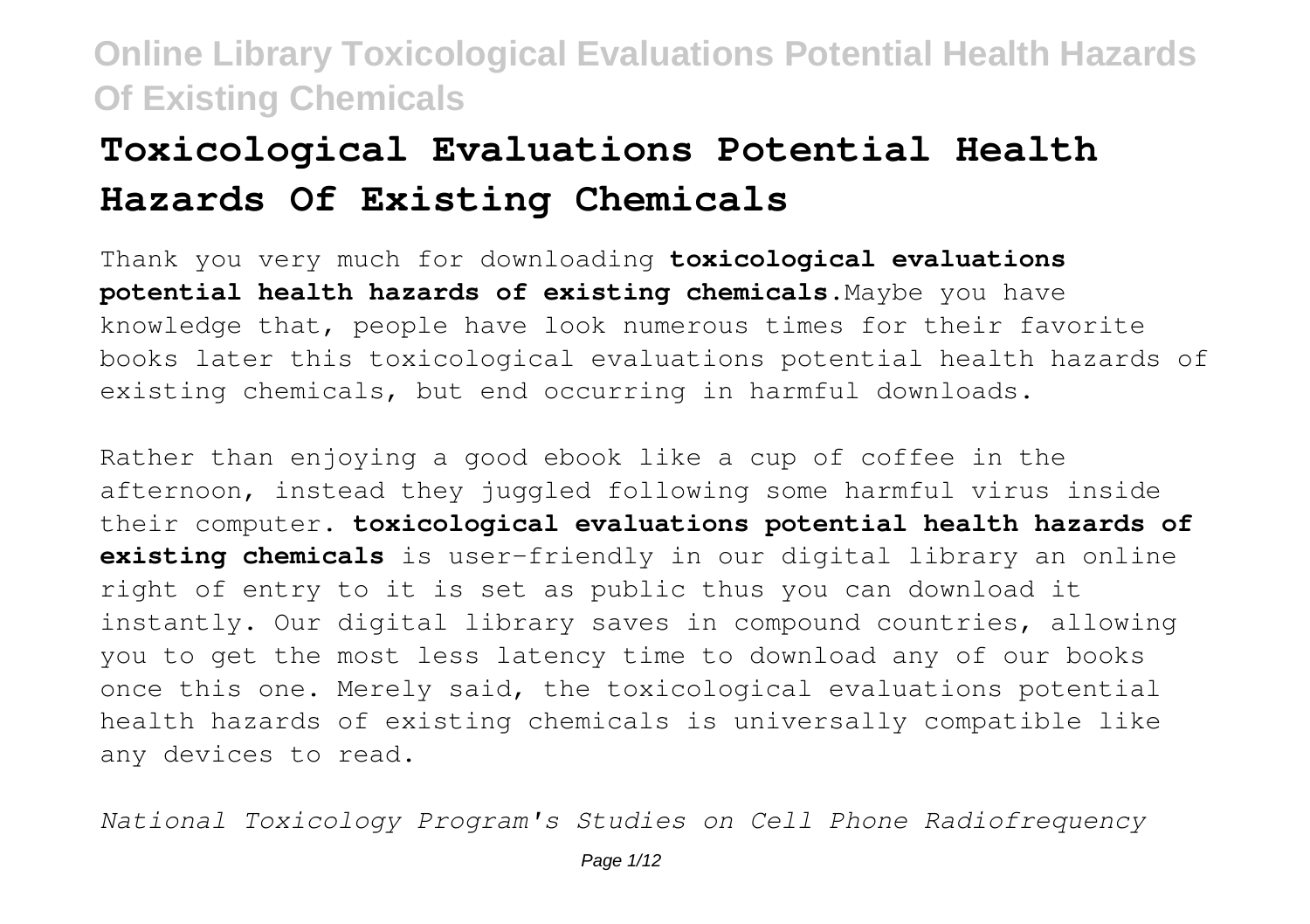*Radiation* Toxicology: Introduction, Routes \u0026 Exposure *Dr. Chris Knobbe - 'Diseases of Civilization: Are Seed Oil Excesses the Unifying Mechanism?'* TWiV 677: Does antibody really know what time it is? Sleep is your superpower | Matt WalkerSulforaphane and Its Effects on Cancer, Mortality, Aging, Brain and Behavior, Heart Disease \u0026 More Sugar: The Bitter Truth Neal Barnard, MD | How Foods Affect Hormones **Pharmacology - Psychiatric Medications for nursing RN PN (MADE EASY)** *C19 Ambulatory Protocol - Webinar 10-29-2020* How Broccoli is Destroying Your Thyroid! with Elle Russ How Not To Die | Dr. Michael Greger | Talks at Google 7 Signs of Low Vitamin D (How Many do You Have?) 2020 High Doses of Vitamin D Can Deplete Magnesium Apology to Jeff Nelson (and includes Dr. Esselstyn and Dr. McDougall) **5 Steps to Prevent Heart Disease | Dr.Joel Fuhrman A Vitamin D Overdose?** Vitamin D Supplement Toxicity Update - 2 Months After I Stopped When Vitamin D Becomes Toxic A Nutritarian Diet as the Most Effective and Healthiest Way to Resolve Obesity, Joel Fuhrman, M.D. *Consciousness Is Everything - Matt Kahn RISK Assessment - Toxicology Dr. Paul Saladino - 'Debunking The Carnivore Diet'* toxicology \u0026 risk assessment Podcast #126 Dr. Ritchie Shoemaker on Surviving Mold - Bulletproof Radio *Is Social Media Hurting Your Mental Health? | Bailey Parnell | TEDxRyersonU Principles of Toxicology for Environmental Professionals (9/12/2017)* Dr. Jason Fung: Fasting as a Therapeutic Option for Weight Page 2/12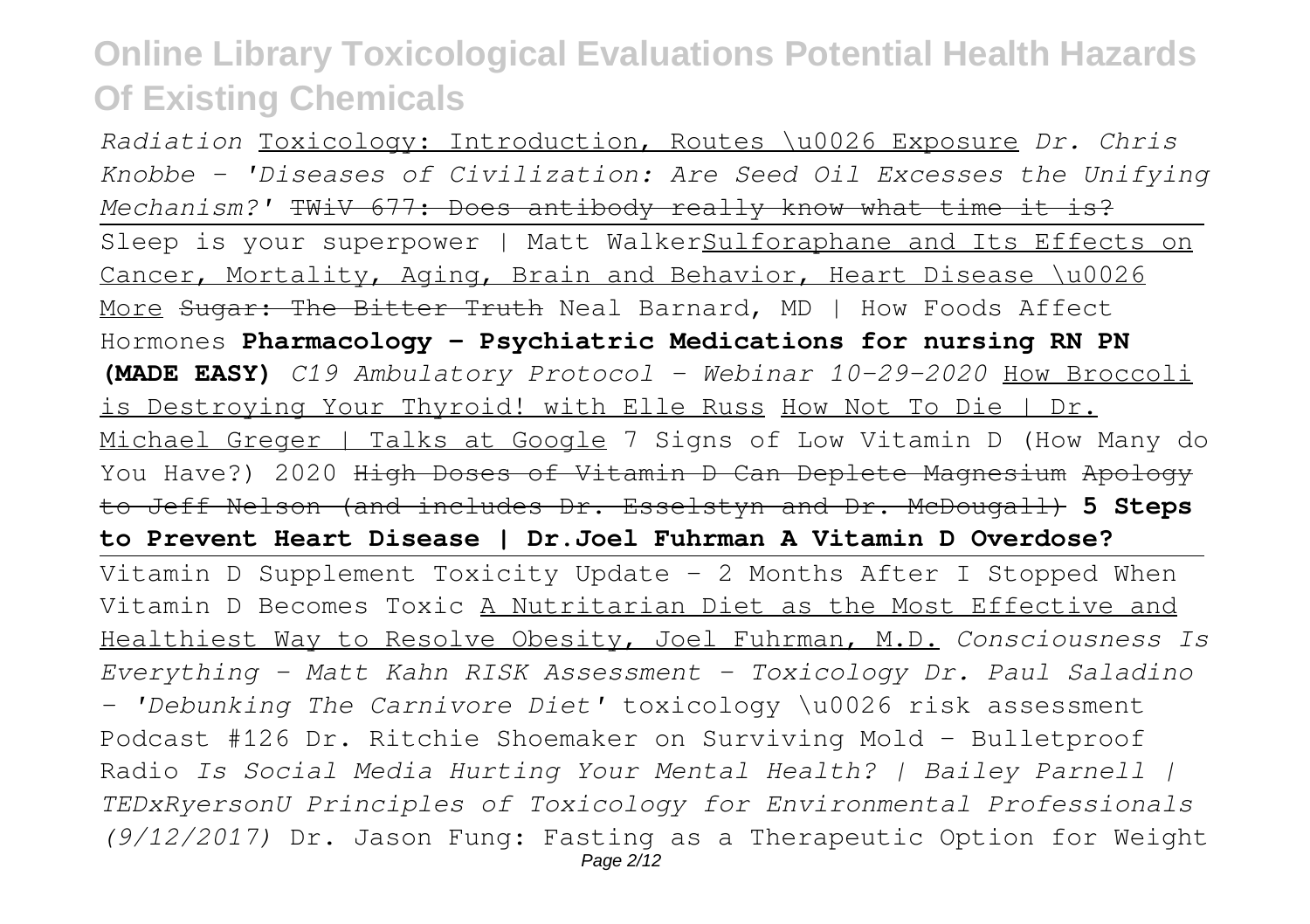Loss

Toxicological Evaluations Potential Health Hazards Toxicological Evaluations: Potential Health Hazards of Existing Chemicals: Potential Health Hazards of Existing Chemicals v. 2: Amazon.co.uk: Chemie, BG: Books

Toxicological Evaluations: Potential Health Hazards of ... Toxicological Evaluations: Potential Health Hazards of Existing Chemicals: Amazon.co.uk: Chemie, BG: Books

Toxicological Evaluations: Potential Health Hazards of ... Toxicological Evaluations 9: Potential Health Hazards of Existing Chemicals: v. 9: Amazon.co.uk: BG Chemie: Books

Toxicological Evaluations 9: Potential Health Hazards of ... Potential Health Hazards of Existing Chemicals. Usually dispatched within 3 to 5 business days. As part of its "Programme for the prevention of health hazards caused by industrial substances", the Berufsge nossenschaft der chemischen Industrie (BG Chemie, Em ployment Page 3/12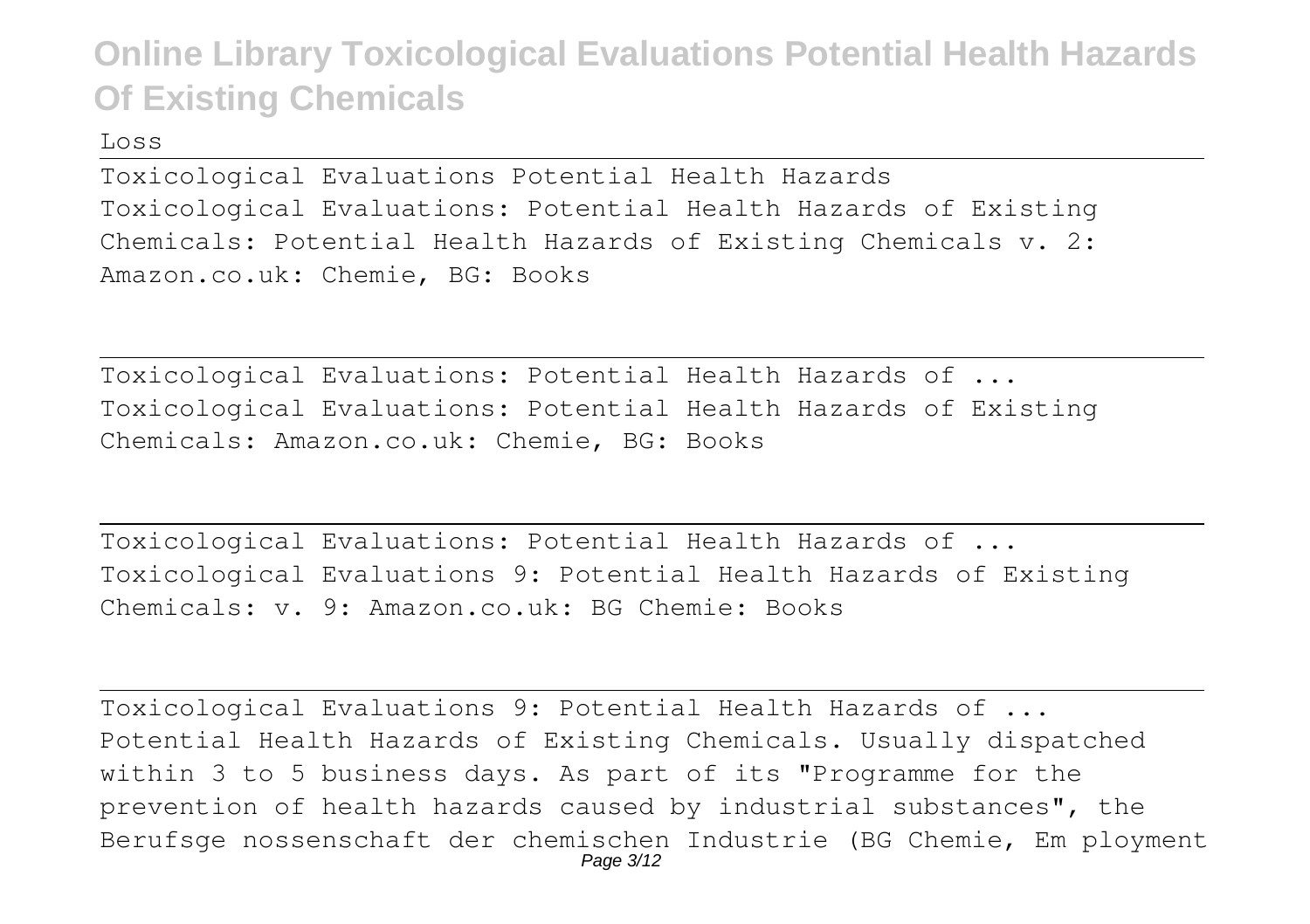Accident Insurance Fund of the Chemical Industry) began in 1977 to investigate the toxicity of those chemicals which are widely used, have many different applications and are suspected of being dangerous to health, in ...

Toxicological Evaluations - Potential Health Hazards of ... toxicological evaluations 6 potential health hazards of existing chemicals series toxicological Jun 28, 2020 Contributor By : EL James Publishing PDF ID d76e8151 toxicological evaluations potential health hazards of

Toxicological Evaluations Potential Health Hazards Of ... Toxicological Evaluations Book Subtitle Potential Health Hazards of Existing Chemicals Authors. BG Chemie; Series Title Toxicological Evaluations Series Volume 1 Copyright 1990 Publisher Springer-Verlag Berlin Heidelberg Copyright Holder Springer-Verlag Berlin Heidelberg Softcover ISBN 978-3-642-84197-2 Edition Number 1 Number of Pages VII, 344 Topics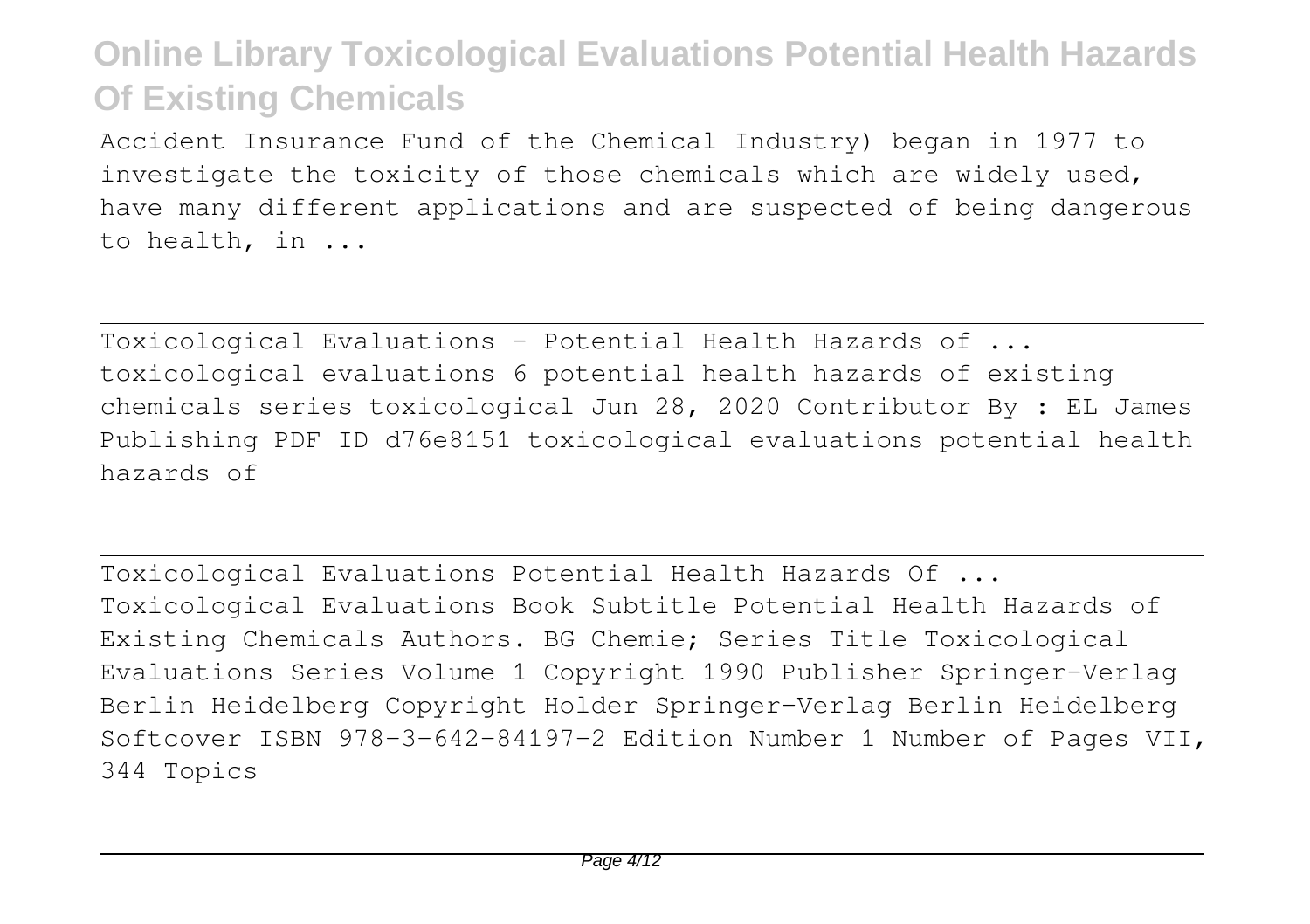Toxicological Evaluations - Potential Health Hazards of ... books as part of its toxicological evaluations 11 potential health hazards of existing chemicals for the prevention of health hazards caused by industrial threshold of toxicological concern ttc can be used in evaluating potential human health risks from exposure to low levels of chemicals when toxicity data

Toxicological Evaluations 11 Potential Health Hazards Of ... Toxicological Evaluations: Potential Health Hazards of Existing Chemicals: 15: Chemie, BG: Amazon.sg: Books

Toxicological Evaluations: Potential Health Hazards of ... Toxicological Evaluations 2: Potential Health Hazards of Existing Chemicals: Amazon.sg: Books

Toxicological Evaluations 2: Potential Health Hazards of ... Toxicological Evaluations 1: Potential Health Hazards of Existing Chemicals: Chemie, Bg: Amazon.com.au: Books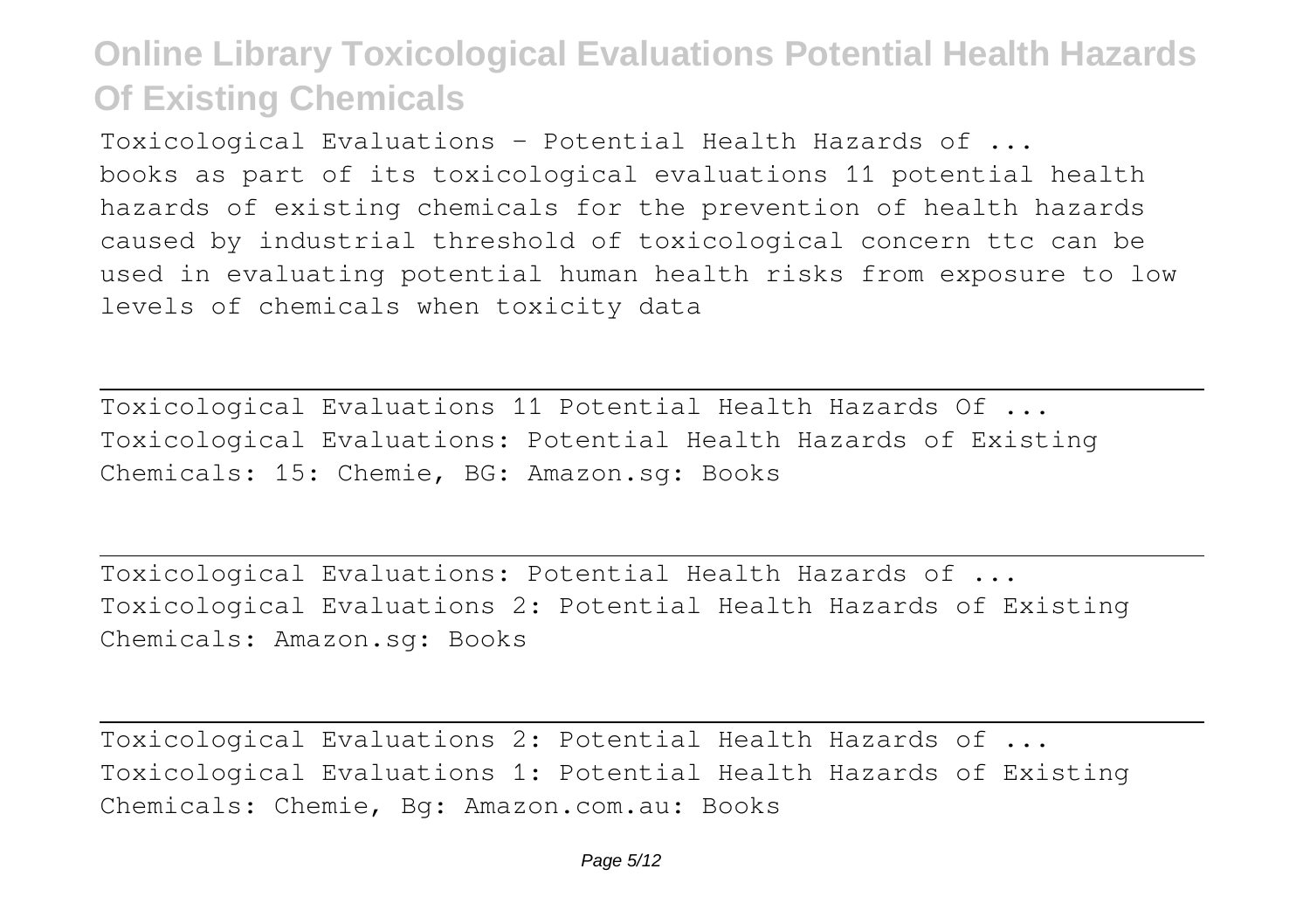Toxicological Evaluations 1: Potential Health Hazards of ... Toxicological Evaluations: Potential Health Hazards of Existing Chemicals: 10: Berufsgenossenschaft der chemischen Industrie: Amazon.sg: Books

As part of its programme for the prevention of health hazards caused by industrial work substances, the Berufsgenossenschaft der chemischen Industrie (BG Chemie) began in 1977 to investigate the toxicity of those substances which are widely used, have many different applications and are suspected of being dangerous to health, in particular of having long-term effects on health. It is hoped by means of this testing to close gaps in our knowledge and to increase the scientific validity of the required risk assessments. The results of the toxicological investigations carried out by BG Chemie, and the resulting substance assessments have been published in West Ger many since 1987 in the form of "Toxicological Evaluations". In order to make this useful information internationally available, the second volume (containing individual evalua tions of 15 substances) is now being published in English. The first volume containing individual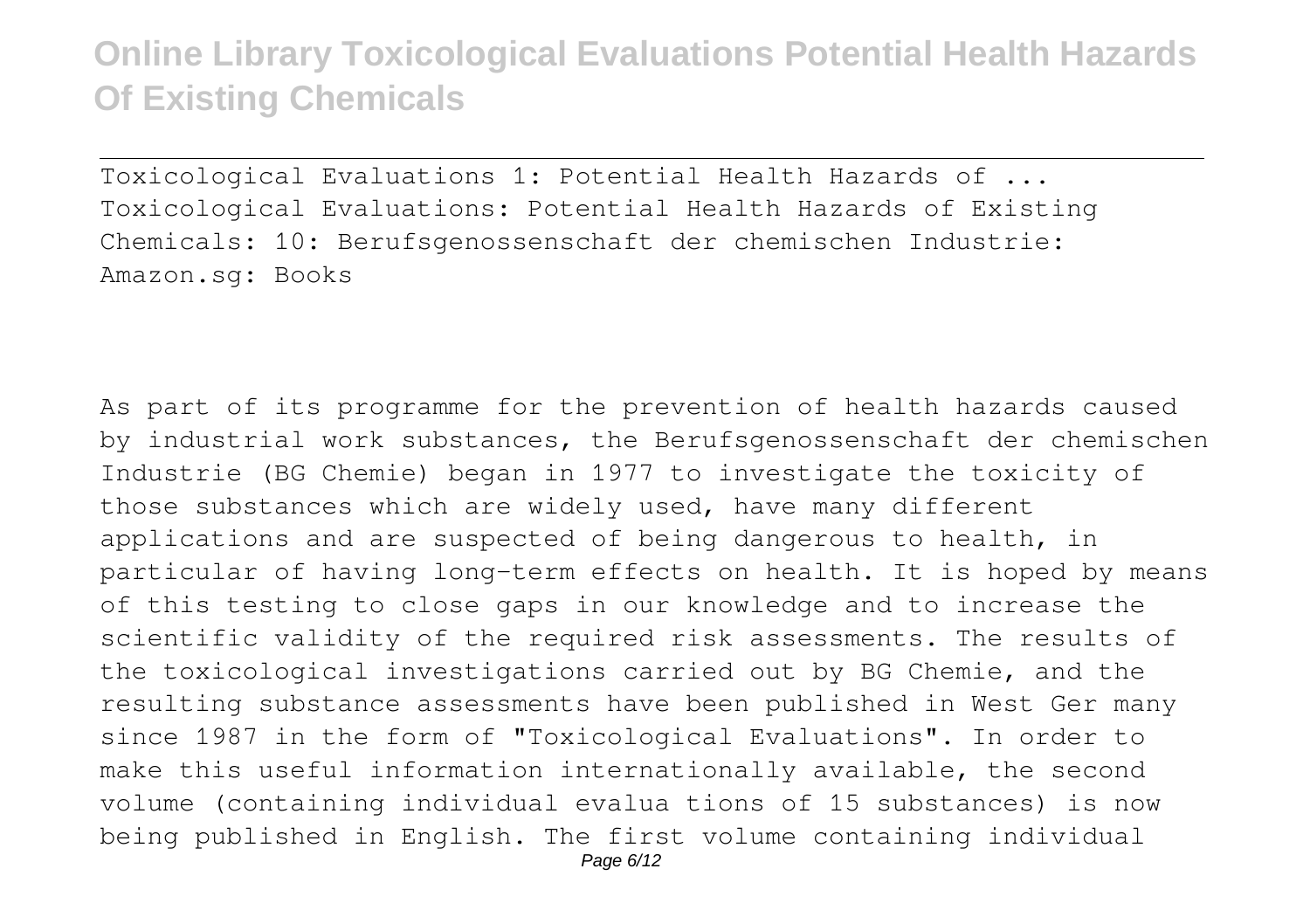evaluations of 19 substances was published in October 1990. Because of the short time between publishing volumes 1 and 2, printing of the "Introduction" (consisting of a general overview of the programme, lists with names of people involved as well as substances under investigation was abandoned in volume 2. If there more detailed information is required, see volume 1 or contact BG Chemie at first hand. The publication of further individual evaluations and, if necessary, reassess ments of previously published evaluations is planned.

As part of its "Programme for the prevention of health hazards caused by industrial substances", the Berufsgenossenschaft der chemischen Industrie (BG Chemie, Employment Accident Insurance Fund of the Chemical Industry) began in 1977 to investigate the toxicity of those chemicals which are widely used, have many different applications and are suspected of being dangerous to health, in particular of hav ing long-term effects. The investigations consist of a literature search and - depending on the results - commissions of experimental stud ies. It is hoped by means of this testing to close gaps in our knowledge and to increase the scientific validity of the required risk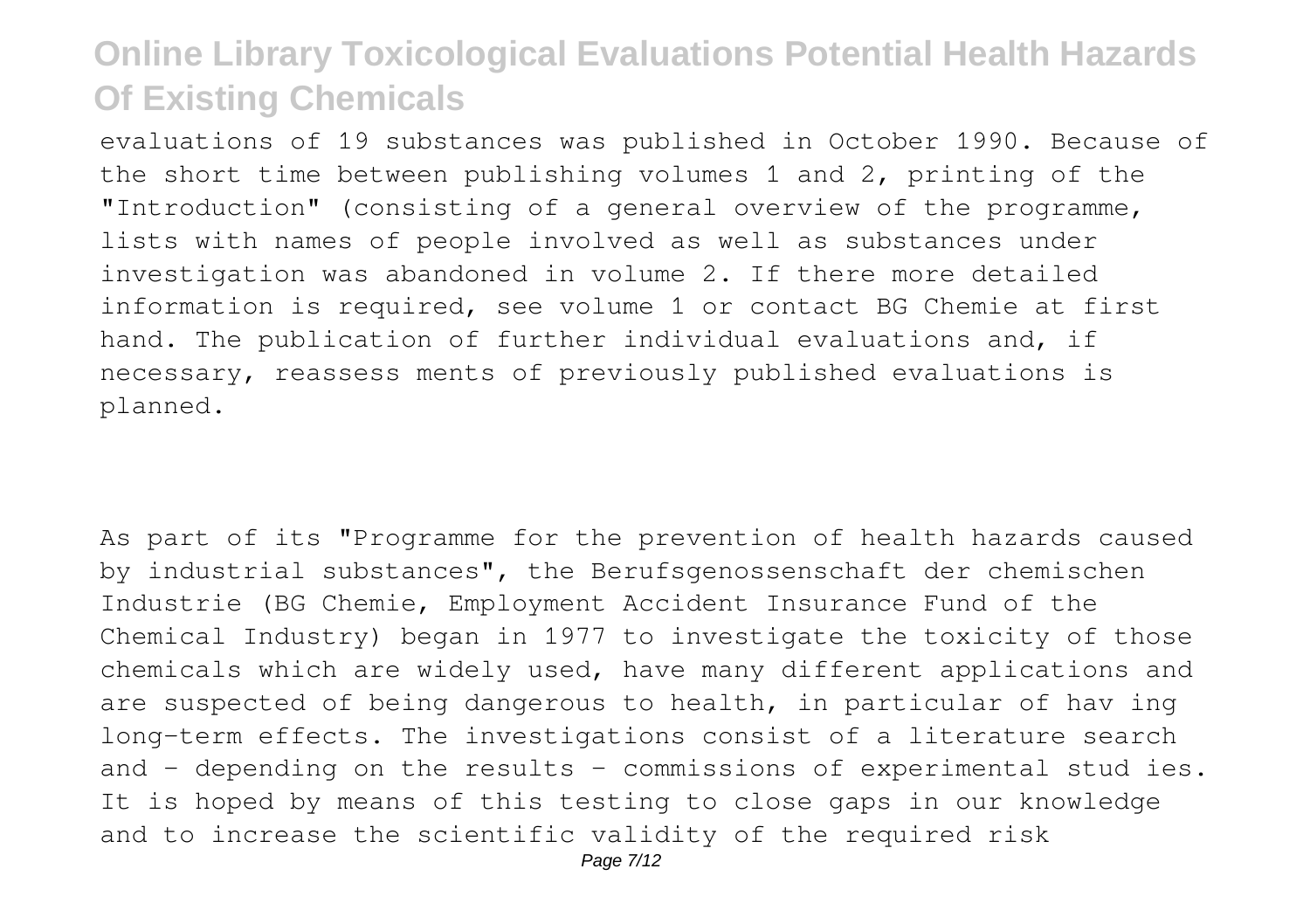assessments. The results of the toxicological investigations carried out by BG Chemie, and the resulting substance assessments have been pub lished in German since 1987 in the form of 169 "Toxikologische Bewertungen" ("Toxicological Evaluations") up to now. In order to make this useful information internationally available, BG Chemie began in October 1990 to publish them as a book series in English, of which the ninth volume (containing 14 individual eval uations) is presented here. Therefore for 124 existing chemicals, "Toxicological Evaluations" are available in English at the moment, a further 41 are in preparation and will be published soon.

As part of its "Programme for the prevention of health hazards caused by industrial substances", the Berufsge nossenschaft der chemischen Industrie (BG Chemie, Em ployment Accident Insurance Fund of the Chemical Industry) began in 1977 to investigate the toxicity of those chemicals which are widely used, have many different applications and are suspected of being dangerous to health, in particular of having long-term effects. The investigations consist of a lit erature search and -depending on the results -commissions of experimental studies. It is hoped by means of this testing to close gaps in our knowledge and to increase the scientific validity of the required risk assessments. The results of the toxicological investigations carried out by BG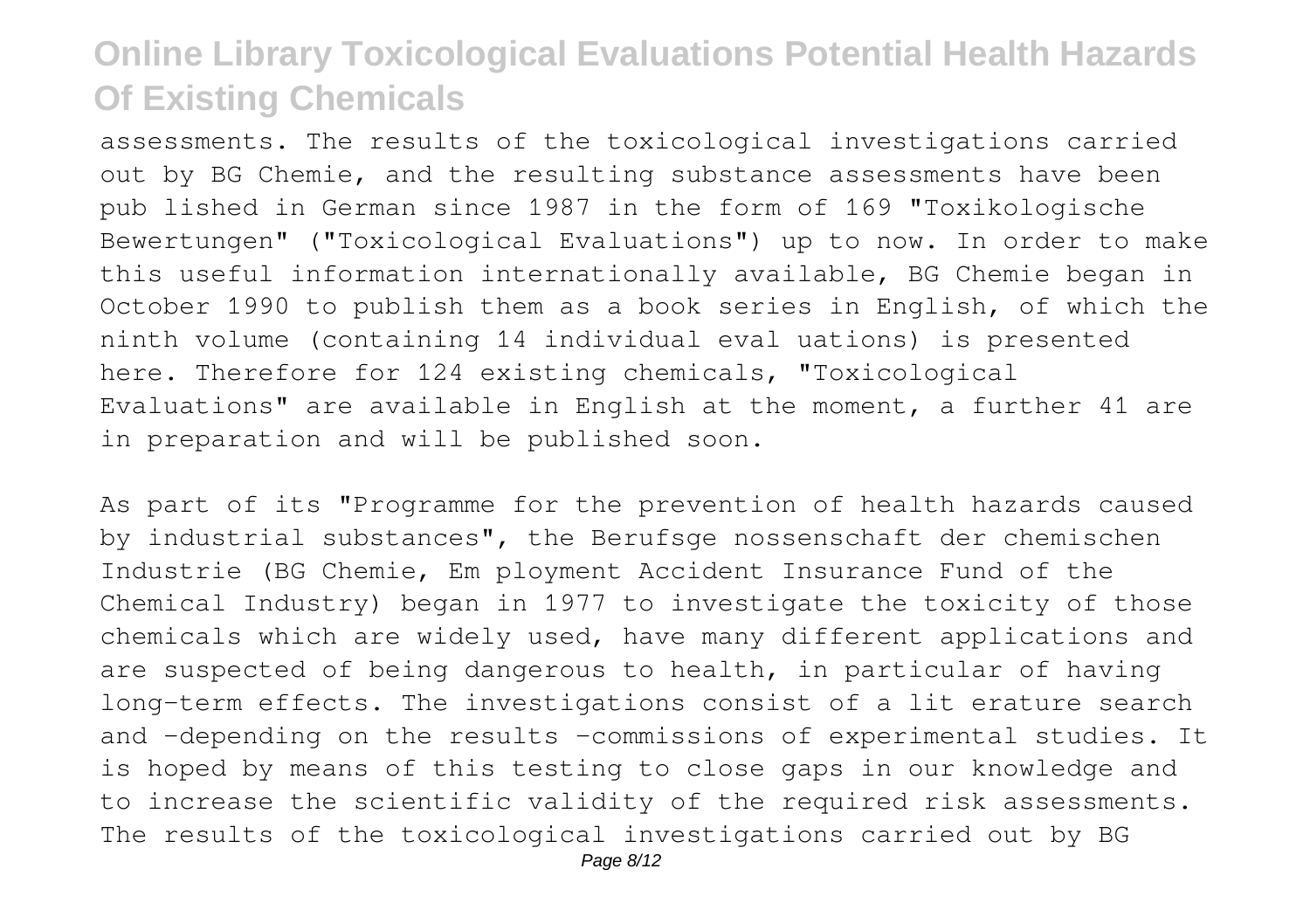Chemie, and the resulting substance assessments have been published in German since 1987 in the form of 139 "Toxikologische Bewertungen" ("Toxicological Evaluations") up to now. In order to make this useful information internationally available, BG Chemie began in October 1990 to publish them as a book series in English, of which the seventh volume (containing 13 individual evaluations) is presented here. Therefore for 96 existing chemicals "Toxicological Evalu ations" are available in English at the moment, a further 43 are in preparation and will be published soon.

V.2. Potential health hazards of existing chemicals.

As part of its "Programme for the prevention of health hazards caused by industrial substances", the Berufsge nossenschaft der chemischen Industrie (BG Chemie, Em ployment Accident Insurance Fund of the Chemical Indus try) began in 1977 to investigate the toxicity of those chemicals which are widely used, have many different ap plications and are suspected of being dangerous to health, in particular of having long-term effects. The in vestigations consist of a literature search and - depending on the results - commissions of experimental studies. It is hoped by means of this testing to close gaps in our know ledge and to increase the scientific validity of the required risk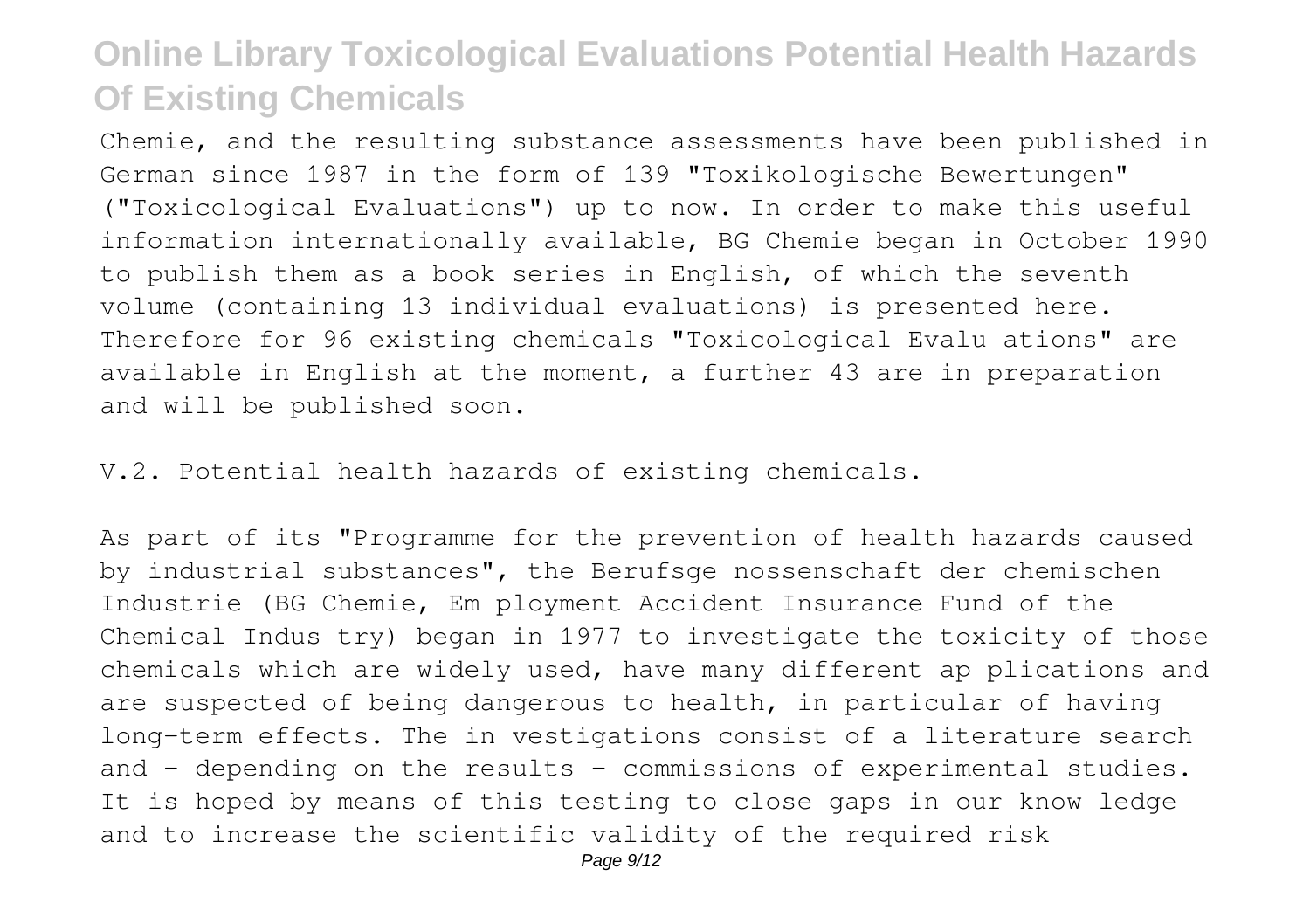assessments. The results of the toxicological in vestigations carried out by BG Chemie, and the resulting substance assessments have been published in German since 1987 in the form of 132 "Toxikologische Bewer tungen" ("Toxicological Evaluations") up to now. In order to make this useful information internation ally available, BG Chemie began in October 1990 to pub lish them as a book series in English, of which the sixth volume (containing 11 individual evaluations) is presented here. Therefore for 83 existing chemicals 'Toxicological Evaluations" are available in English at the moment, a fur ther 27 are in preparation and will be published soon.

Toxicological Evaluations are critically assessed data and recommendations for occupational safety officers, industrial hygienists, and human and animal toxicologists. They are compiled and constantly reviewed under internationally coordinated programs for establishing the risk potential of existing chemicals to prevent health hazards at the working place. In Volume 11, data for the following chemicals are published: o-Phthalodinitrile, Dimethylaminopropionitrile, Anthraquinone, Triisobutylphosphate, 4-Nitro-4'-aminodiphenylamine-2-sulfonic acid, 2,5-Dimethoxy-4-chloreanilino, Antimony-(III)-chloride, Antimony-(V)-chloride, Antimony-(V)-oxide, N,N-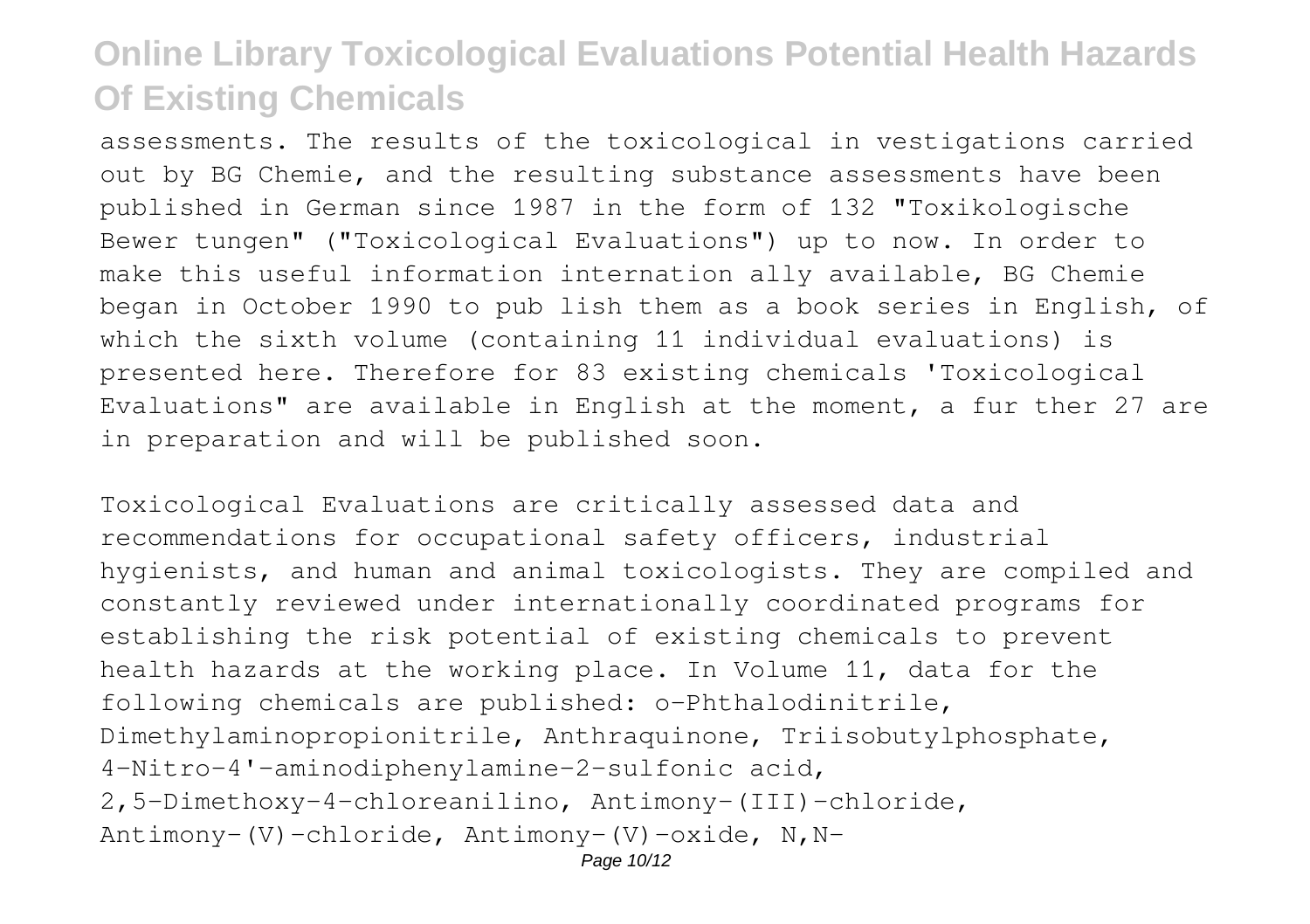Dicyclohexyl-2-benzothiazolesulfenamide,Ethenesulfonic acid, sodium salt.

As part of its "Programme for the prevention of health hazards caused by industrial substances", the Berufsgenossenschaft der chemischen Industrie (BG Chemie, Employment Accident Insurance Fund of the Chemical Industry) began in 1977 to investigate the toxicity of those chemicals which are widely used, have many different applications and are suspected of being dangerous to health, in particular of hav ing long-term effects. The investigations consist of a literature search and - depending on the results - commissions of experimental stud ies. It is hoped by means of this testing to close gaps in our knowledge and to increase the scientific validity of the required risk assessments. The results of the toxicological investigations carried out by BG Chemie, and the resulting substance assessments have been pub lished in German since 1987 in the form of 169 "Toxikologische Bewertungen" ("Toxicological Evaluations") up to now. In order to make this useful information internationally available, BG Chemie began in October 1990 to publish them as a book series in English, of which the ninth volume (containing 14 individual eval uations) is presented here. Therefore for 124 existing chemicals, "Toxicological Evaluations" are available in English at the moment, a further 41 are